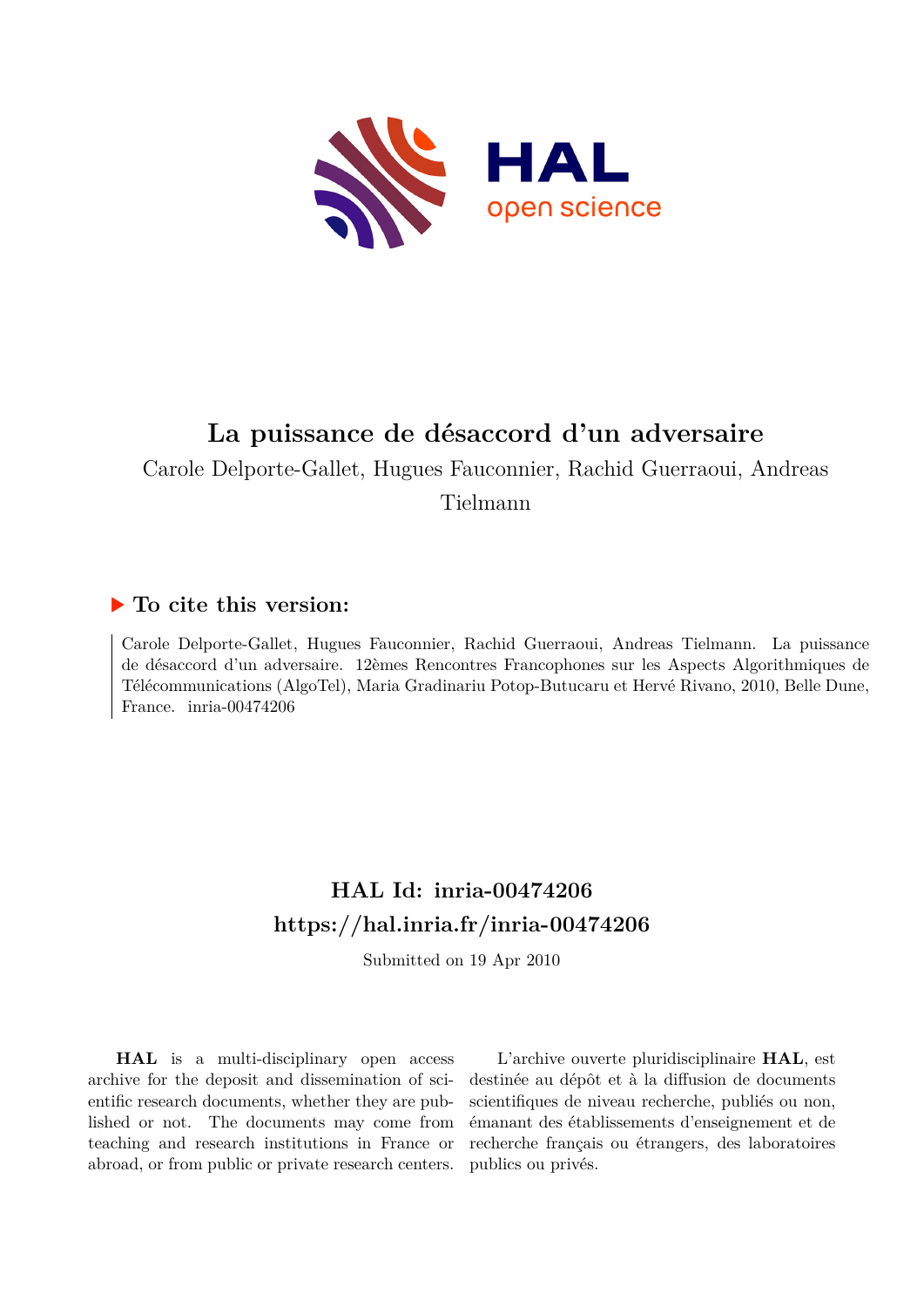# *La puissance de desaccord d'un adversaire ´*

## Carole Delporte-Gallet<sup>1†</sup> and Hugues Fauconnier<sup>1</sup> and Rachid Guerraoui<sup>2</sup> and Andreas Tielmann<sup>1</sup>

<sup>1</sup>*LIAFA, Universite Paris Diderot Paris, France ´* <sup>2</sup>*School of Computer and Communication Sciences, EPFL Lausanne, Switzerland*

Un des résultats fondamentaux de l'algorithmique distribuée est que le niveau d'accord qui peut être obtenu en présence de *t* pannes est exactement *t* +1. Autrement dit un adversaire qui peut mettre en panne n'importe quel sous ensemble d'au plus *t* processus peut empêcher les autres processus de se mettre d'accord sur *t* valeurs. Mais quelle est la puissance des  $(2^{2^n} - n)$  autres adversaires qui ne peuvent mettre en panne que certaines combinaisons des processus ?

Cet article présente une caractérisation précise d'un adversaire. On y introduit la notion de "puissance de désaccord". La puissance de désaccord d'un adversaire est le plus grand entier  $k$  tel que l'accord des processus sur  $k$  valeurs soit possible avec cet adversaire. Puis on montre comment *calculer* automatiquement cet entier pour un adversaire donné.

Keywords: Mémoire partagée, tolérance aux pannes

#### 1 Introduction

The theory of distributed computing is largely related to determining what can be computed against a specific adversary. Most results so far have been devoted to *one* specific form of adversaries : those that can control any subset of size *t* of the processes, i.e., the *t-failures* adversary. In particular, a seminal result in distributed computing says that the level of agreement that can be obtained in a shared memory model where *t* processes can crash is exactly  $t + 1$  [2, 11, 13]. In other words, an adversary that can crash any subset of size at most *t* can prevent the processes from agreeing on *t* values. In the case of consensus for instance  $(t = 1)$ , this translates into FLP [8].

In a sense, these results are very incomplete. Indeed, the *t*-failures assumption covers only the *n* "uniform" adversaries in a system of size *n*. What about the other  $(2^{2^n} - (n+1))$  adversaries that can crash certain subsets of processes of a certain size but not others of the same size ? In particular, given any adversary  $\mathscr A$ , for what *k* does  $\mathscr A$  prevent *k*-set agreement [6] ? Beyond intellectual curiosity, the study of adversaries that are "non-uniform" might even be practically motivated by modern multicore architectures where the failures of processes in the same core might all be correlated [1, 9, 12].

This paper characterizes the power of an adversary  $\mathscr A$ , denoted  $dis(\mathscr A)$ , by the biggest *k* for which *k*-set agreement cannot be solved with  $\mathscr{A}$ , which we call here the *disagreement power* of  $\mathscr{A}$ . We show how to automatically compute the disagreement power of an adversary and group adversaries into *n* equivalence classes in a system of size *n*. Adversaries within the same class solve the same set of (colorless<sup>‡</sup>) tasks.

As established in [2, 11, 13], it is possible to implement  $(k+1)$ -set agreement in  $\mathcal{B}_k$ ( the classical *k*failure adversary is the adversary for which at most *k* processes may crash) but it is impossible to implement  $k$ -set agreement in  $\mathscr{B}_k$ . Hence, the disagreement power of  $\mathscr{B}_k$  is  $k$ .

Determining the disagreement power of certain adversaries is trivial. For others, it is not. Consider, in a system of 3 processes,  $\{1,2,3\}$ , an adversary  $\mathscr A$  that can fail either no process, both processes 2 and 3, or process 1 i.e.  $\mathscr{A} = \{0, 23^{\$}, 1\}$ . It is easy to show that  $\mathscr{A}$  can prevent consensus but not 2-set agreement. In this sense, adversary  $\mathscr A$  has the same disagreement power as the 1-failure adversary, namely,  $\mathscr B_1$ .

<sup>&</sup>lt;sup>†</sup>Les résultats présentés dans cet article sont issus de [7]. Carole Delporte-Gallet, Hugues Fauconnier et Andreas Tiellmann sont financés par ANR VERSO-SHAMAN et le projet INRIA GANG.

<sup>‡.</sup> Intuitively, in a colorless task, any process can adopt any other process' input or output value.

<sup>§.</sup> When appropriate, we will use e.g. 23 as shorthand for the set  $\{2,3\}$ .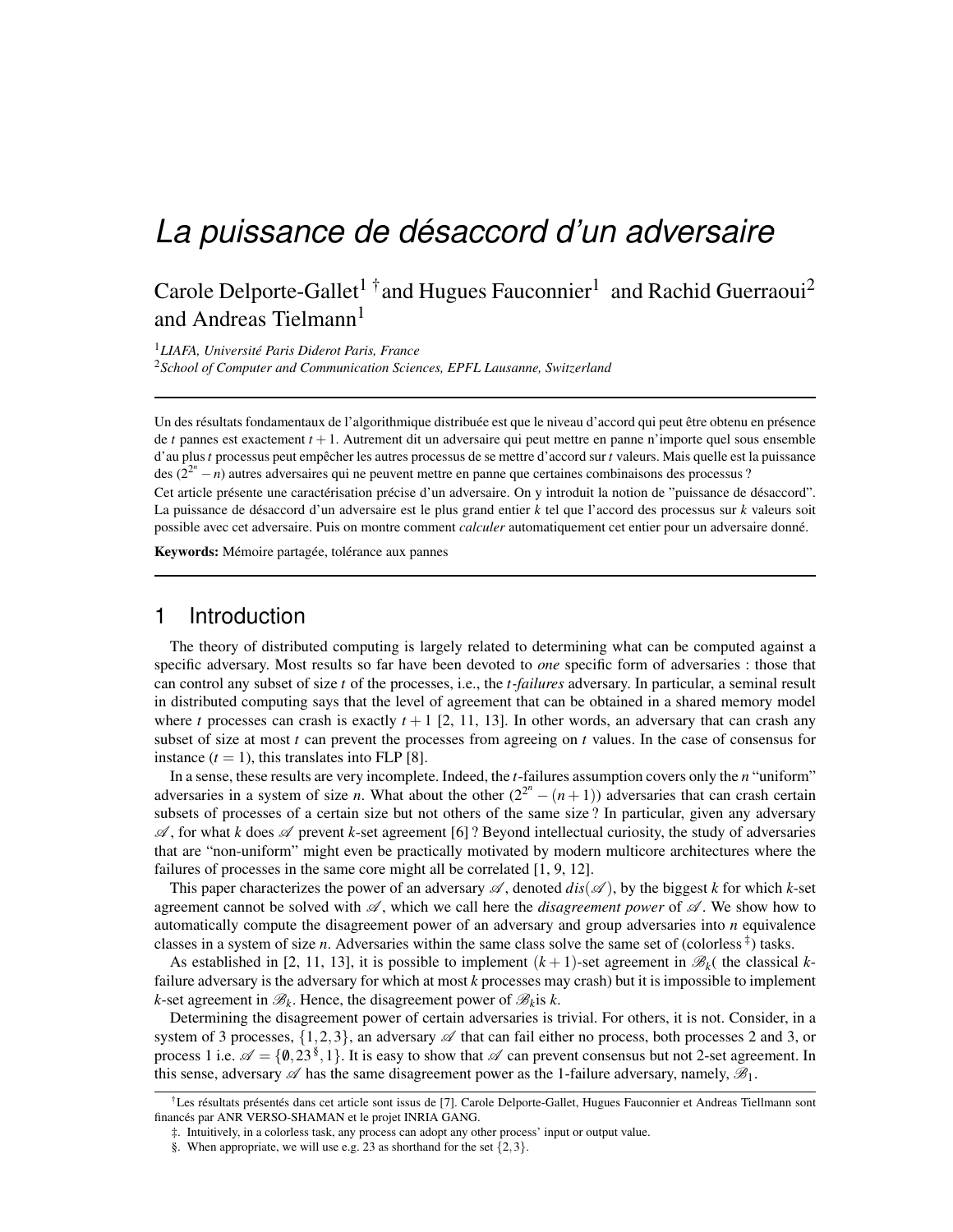*Carole Delporte-Gallet and Hugues Fauconnier and Rachid Guerraoui and Andreas Tielmann*

Consider now a more involved scenario : a system of 4 processes and an adversary  $\mathscr{A}'$  that can fail any element of  $\{0, 4, 23, 14, 12, 134, 124, 123\}$ . What is the disagreement power of  $\mathscr{A}'$ ? We prove in this paper that it is also 1.

### 2 Domination property

We give a general characterization of adversaries that enables to automatically compute their disagreement power. Namely, we introduce a *structural predicate* on adversaries, parameterized by an integer *k*, and which, intuitively, checks that for any set of faulty processes of size less or equal *k*, there is some adequate *matching* set of the adversary. More formally :

**Definition 1** *Let*  $\mathscr A$  *and*  $\mathscr B$  *be any two adversaries. We say that*  $a \in \mathscr A$  dominates  $b \in \mathscr B$ *, if* 

$$
(a \supseteq b) \quad \text{and}
$$

$$
(\forall b' \in \mathcal{B}, b' \supsetneq b, \exists a' \in \mathcal{A}, a' \supseteq a : D(a', \mathcal{A}, b', \mathcal{B})).
$$

**Definition 2** We say that an adversary  $\mathscr A$  dominates an adversary  $\mathscr B$  (denoted  $D(\mathscr A,\mathscr B)$ ) if and only if the *following property is satisfied :*

$$
\forall b \in \mathscr{B}, \exists a \in \mathscr{A} : D(a, \mathscr{A}, b, \mathscr{B}).
$$

We give an example in which the domination property holds for two adversaries. Assume  $n = 4$  and consider the following adversaries (we use *i j* ... as a shorthand for the set  $\{p_i, p_j, ...\}$ ):

$$
\mathscr{A} = \{0, 12, 34, 123, 124, 134, 234\}
$$
  

$$
\mathscr{B}_2 = \{0, 1, 2, 3, 4, 12, 13, 14, 23, 24, 34\}
$$

In this example,  $D(\mathscr{A}, \mathscr{B}_2)$ , i.e. for every  $b \in \mathscr{B}_2$  there exists an  $a \in \mathscr{A}$  such that  $D(a, b)$  (e.g.  $D(\emptyset, \emptyset)$ , *D*(12,2) and *D*(123, 13)).

This property is intricate. One may think that if for all  $b_0 \subsetneq b_1 \ldots \subsetneq b_x$  in  $\mathscr B$  there exist  $a_0 \subsetneq a_1 \ldots \subsetneq a_x$ in  $\mathscr A$  such that  $b_i \subseteq a_i$  for all *i* then  $D(\mathscr A, \mathscr B)$ . But this is not the case :

Consider now a slightly different example with  $n = 3$ :

$$
\begin{array}{rcl} \mathscr{A} & = & \{0, 2, 12, 13, 23\} \\ \mathscr{B}_2 & = & \{0, 1, 2, 3, 12, 13, 23\} \end{array}
$$

In this example, for all  $b_0 \subsetneq b_1 \subsetneq b_2$  there exist  $a_0 \subsetneq a_1 \subsetneq a_2$  and  $b_i \subsetneq a_i$ . But  $\neg D(\mathscr{A}, \mathscr{B}_2)$ , because for all  $a \in \mathscr{A}, \neg D(a,3).$ 

#### 3 Results

The existence of such a matching set means that the structure of the adversary is in some sense similar to the structure of the uniform *t*-failures adversary. We prove that any adversary that satisfies the predicate  $D(\mathscr{A}, \mathscr{B}_k)$  and not  $D(\mathscr{A}, \mathscr{B}_{k+1})$  has disagreement power *k*.

We show (sufficient condition) that if *k*-set agreement can be solved with some adversary that satisfies the predicate  $D(\mathscr{A}, \mathscr{B}_k)$  for some *k*, then *k*-set agreement can be solved with the *k*-failures adversary which, in turn, is known to be impossible [2, 11, 13]. Hence, an adversary that satisfies the predicate  $D(\mathscr{A}, \mathscr{B}_k)$ has disagreement power at least *k*. For this, we use a new simulation between adversaries, which we call the *conservative back-off simulation*, and which we believe is interesting in its own right. The idea underlying our simulation is the following : a process backs-off and skips its simulation step if the process thinks that it is faulty in some set where the simulated algorithm is known to work.

Conversely (necessary condition), we show how to solve  $k$ -set agreement with any adversary  $\mathscr A$  that does not satisfy the predicate  $D(\mathscr{A}, \mathscr{B}_k)$  for some k. We do this by showing how to implement failure detector *k*-anti-Ω [14], known to implement *k*-set agreement. (Each query to *k*-anti-Ω returns *n*−*k* process ids ; the specification ensures that there is a correct process whose id is eventually never output.)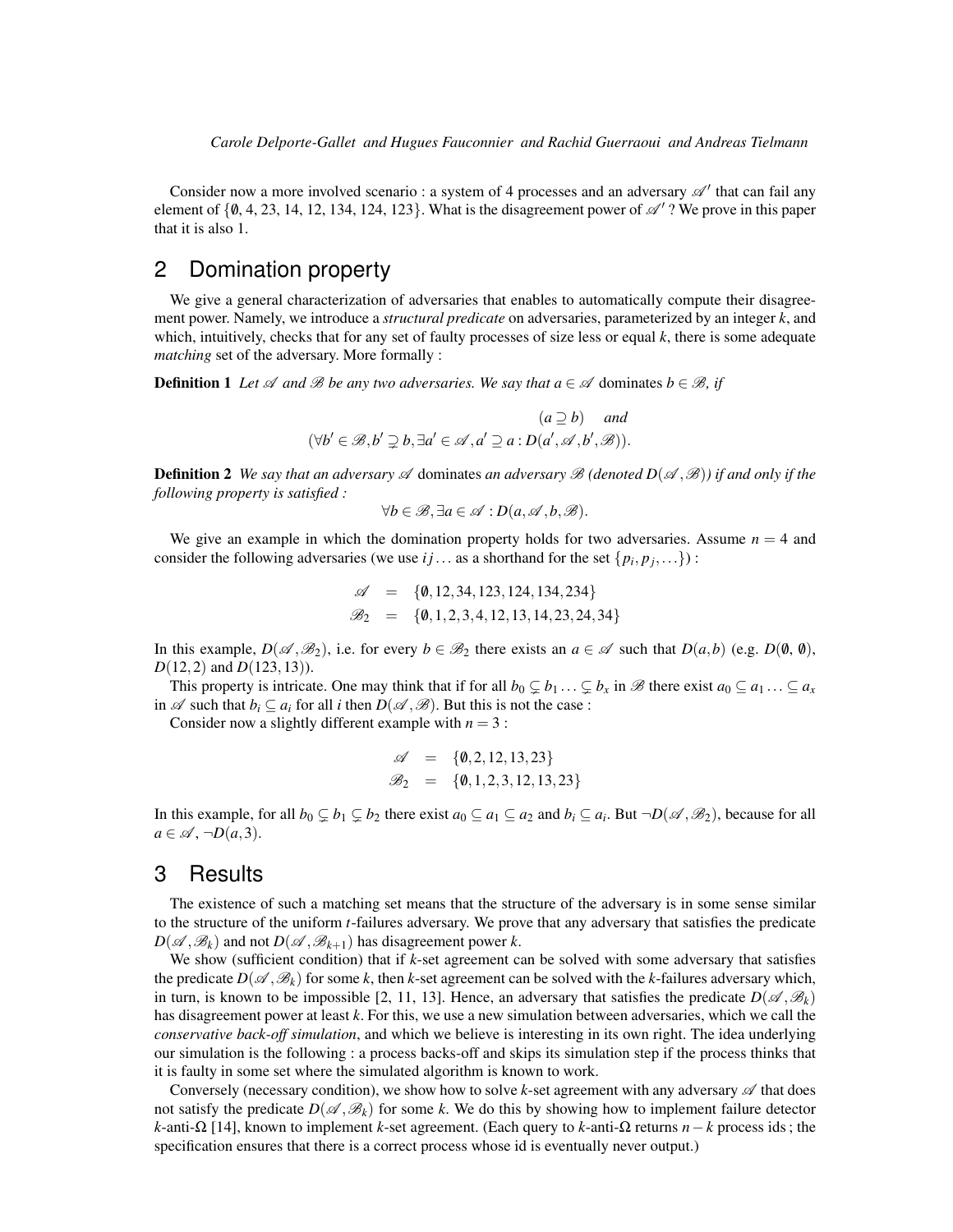#### *La puissance de desaccord d'un adversaire ´*

We then use our characterization to split the set of all adversaries into *n* disjoint *equivalence* classes, one for every level of disagreement : we show that for any two adversaries with the same disagreement power, exactly the same set of (colorless) tasks can be solved. Intuitively, in a colorless task [3, 10] any process can adopt any input or output value of any other process without violating the task specification. The key to our proof of the equivalence is that, for every adversary with disagreement power *k*, it is possible to simulate a wait-free system of  $k+1$  processes. This can simulate every other  $k$ -failure adversary [3, 4]. Technically, this is achieved by implementing (*k* + 1)-anti-Ω for the adversary and translating it into a vector of *k* + 1  $Ω$  failure detectors [5] of which at least one is a "real"  $Ω$  (i.e. it outputs eventually everywhere the same correct process). Then, each of the  $k+1$  simulated processes can be associated with one of the  $\Omega$ 's and a consensus-object can be built to agree on the simulated steps of such a process.

Since we can compute automatically the disagreement power of an adversary (using our structural predicate), we can thus automatically derive results for an "exotic" adversary using known results about a more orthodox ("uniform") adversary with the same disagreement power.

Indirectly, our partitioning contributes to the idea that a very small subset of results and ad-hoc proofs in distributed computing should suffice to derive all others. In particular, if indeed needed to reason about set agreement for the "wait-free" adversary (*n*−1-set agreement), topology is not needed for all the other ones. Results concerning other *k*-failures ("uniform") adversaries can be deduced by [3, 4], whereas results for all other ("non-uniform")  $(2^{2^n} - (n+1))$  adversaries can be deduced from our characterization.

### 4 Concluding Remarks

This paper presents a novel way to precisely characterize *adversaries* : the notion of *disagreement power*, i.e., the biggest integer *k* for which an adversary can prevent processes from agreeing on *k* values. This notion partitions the set of all adversaries into *n* distinct *equivalence* classes, one for every disagreement power. Any two adversaries with the same disagreement power solve exactly the same set of (colorless) tasks. We believe that our result could be extended to colored tasks but this is subject to future work.

At the heart of our partitioning lies our simulation between adversaries. Interestingly, the simulation works also if we assume the existence of stronger objects than registers or even non-deterministic object types. Furthermore, the simulation (as well as our implementation of *k*-set agreement with a given adversary) remains correct even if the adversary is known only eventually, i.e., not necessarily from the beginning.

#### Références

- [1] B. V. Ashwinkumar, A. Patra, A. Choudhary, K. Srinathan, and C. P. Rangan. On tradeoff between network connectivity, phase complexity and communication complexity of reliable communication tolerating mixed adversary. In *PODC*, pages 115–124, 2008.
- [2] E. Borowsky and E. Gafni. Generalized FLP impossibility result for t-resilient asynchronous computations. In *STOC*, pages 91–100, 1993.
- [3] E. Borowsky, E. Gafni, N. A. Lynch, and S. Rajsbaum. The BG distributed simulation algorithm. *Distributed Computing*, 14(3) :127–146, 2001.
- [4] T. D. Chandra, V. Hadzilacos, P. Jayanti, and S. Toueg. Generalized irreducibility of consensus and the equivalence of t-resilient and wait-free implementations of consensus. *SIAM J. Comput.*, 34(2) :333– 357, 2004.
- [5] T. D. Chandra, V. Hadzilacos, and S. Toueg. The weakest failure detector for solving consensus. *J. ACM*, 43(4) :685–722, 1996.
- [6] S. Chaudhuri. Agreement is harder than consensus : set consensus problems in totally asynchronous systems. In *PODC*, pages 311–324, 1990.
- [7] C. Delporte-Gallet, H. Fauconnier, R. Guerraoui, and A. Tielmann. The disagreement power of an adversary. In I. Keidar, editor, *DISC*, volume 5805 of *Lecture Notes in Computer Science*, pages 8–21. Springer, 2009.